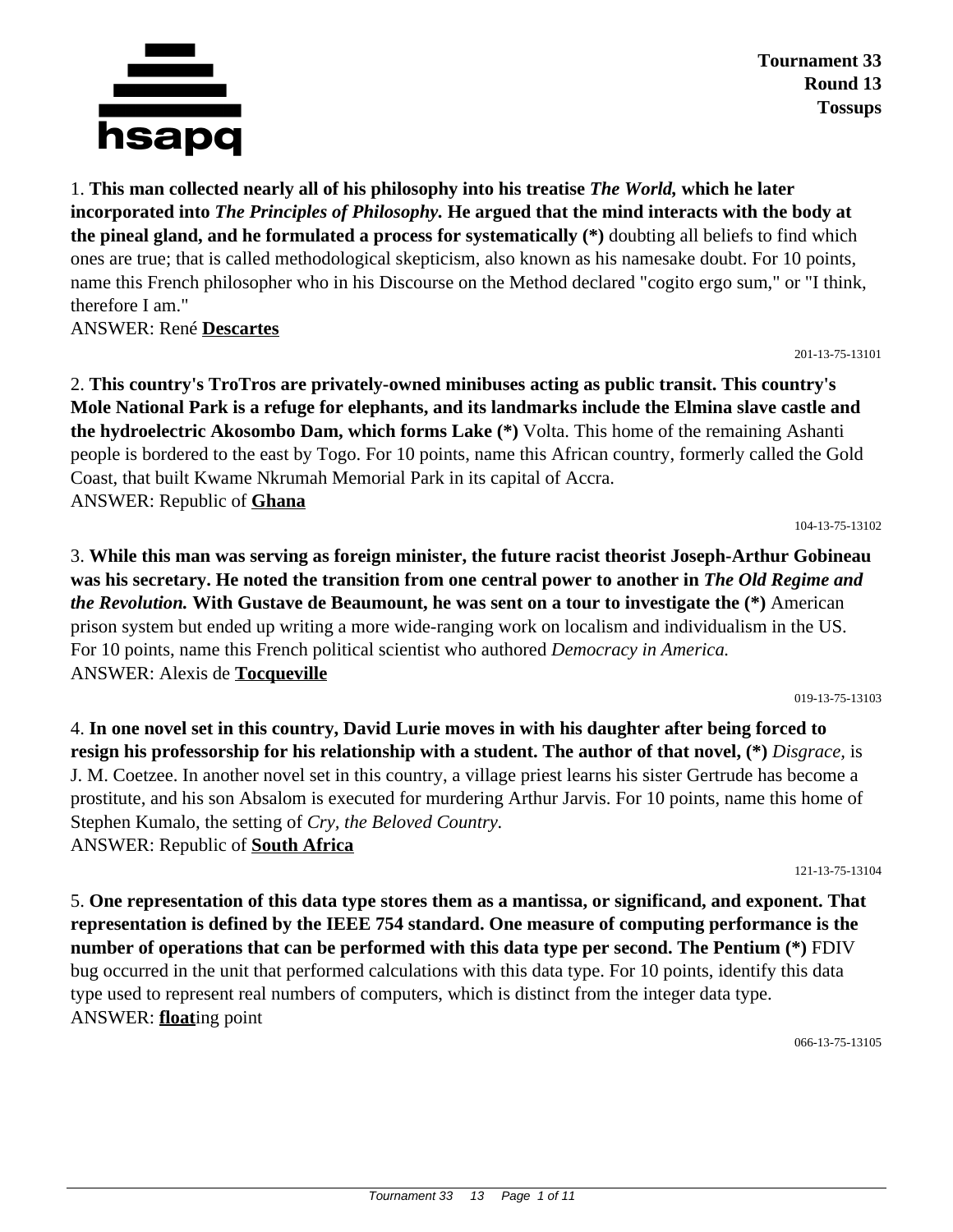6. **August Wilhelmj arranged the air from J.S. Bach's Orchestral Suite No. 3 for this instrument. This instrument is accompanied by an orchestra in the "Meditation" from Massenet's** *Thais***.** *24 Caprices* **were composed to show off the technical virtuosity of their composer on this instrument. Ludwig van Beethoven dedicated a sonata for this instrument to one of its musicians, Rodolphe Kreutzer. Jascha Heifetz played his instrument, as did (\*)** Niccolo Paganini. Two of them are in most string quartets. For 10 points, name this string instrument that is higher in pitch than the viola and cello. ANSWER: **violin**

7. **This man was Chancellor of the Exchequer under both Ramsay MacDonald and Stanley Baldwin. As Minister of Health, this man became determined to break-up the Poor Law, which occurred when Parliament passed this man's Board of Guardians (Default) and Local Government Acts. This man, along with French prime minister Eduard Daladier, believed that he achieved (\*)** "peace for our time" by signing the Munich Agreement. For 10 points, identify this British prime minister whose policy of appeasement gave the Sudentenland to Adolf Hitler. ANSWER: Arthur Neville **Chamberlain**

146-13-75-13107

121-13-75-13106

8. **In a play by Christopher Fry, the mayor of a town believes that Jennet Jourdemayne is a character of this type. The title character of Robert Burns's "Tam O'Shanter" shouts, "Weel done, cutty-sark!" upon seeing one of these characters. James I's obsession with these people may have inspired a play in which they say, "Something (\*)** wicked this way comes," and chant, "Double, double, toil and trouble." For 10 points, name this type of character exemplified by the Weird Sisters in *Macbeth.* ANSWER: **witch**es

080-13-75-13108

9. **This compound is formed through the oxidation of 2-ethyl anthrahydroquinone, and it mixes with hydroquinone in the abdominal gland of the bombardier beetle. This compound is mixed with iron to form Fenton's reagent. This compound contain an oxygen-oxygen single bond, which is easily cleaved by heat or light to form two (\*)** hydroxyl radicals. Mixing this compound with aluminum hydroxide forms a compound used to bleach hair. For 10 points, name this compound with formula H2O2. ANSWER: **hydrogen peroxide** [or **H2O2** before it is read]

048-13-75-13109

10. **One of these structures had five boat pits and originally was connected by a causeway to a valley temple. The smallest of these structures was built for Menkaure. Only one of these structures still has near its apex the original limestone that encased all of them. That one of these structures was built by Khafre and includes as part of its complex a (\*)** noseless statue of a sphinx. For 10 points, name these three structures that include a "Great" one built by Khufu in Giza to serve as tombs for pharaohs. ANSWER: **Pyramid**s of Giza [or Great **Pyramid**; or **Pyramid** of Khufu; or **Pyramid** of Cheops; or **Pyramid** of Menkaure; or **Pyramid** of Khafre]

023-13-75-13110

11. **This god is often depicted holding a water pot called the** *kamandala* **and a string of prayer beads called** *aksamala.* **Like his wife, he rides a swan called Hamsa. This god, who was born either from a golden egg or from a lotus flower, is the husband of Saraswati. He is usually depicted with (\*)** four faces and four arms. Despite his importance, he has very few temples in India. For 10 points, name this Hindu creator god, a member of the Trimurti along with Vishnu and Shiva. ANSWER: **Brahma**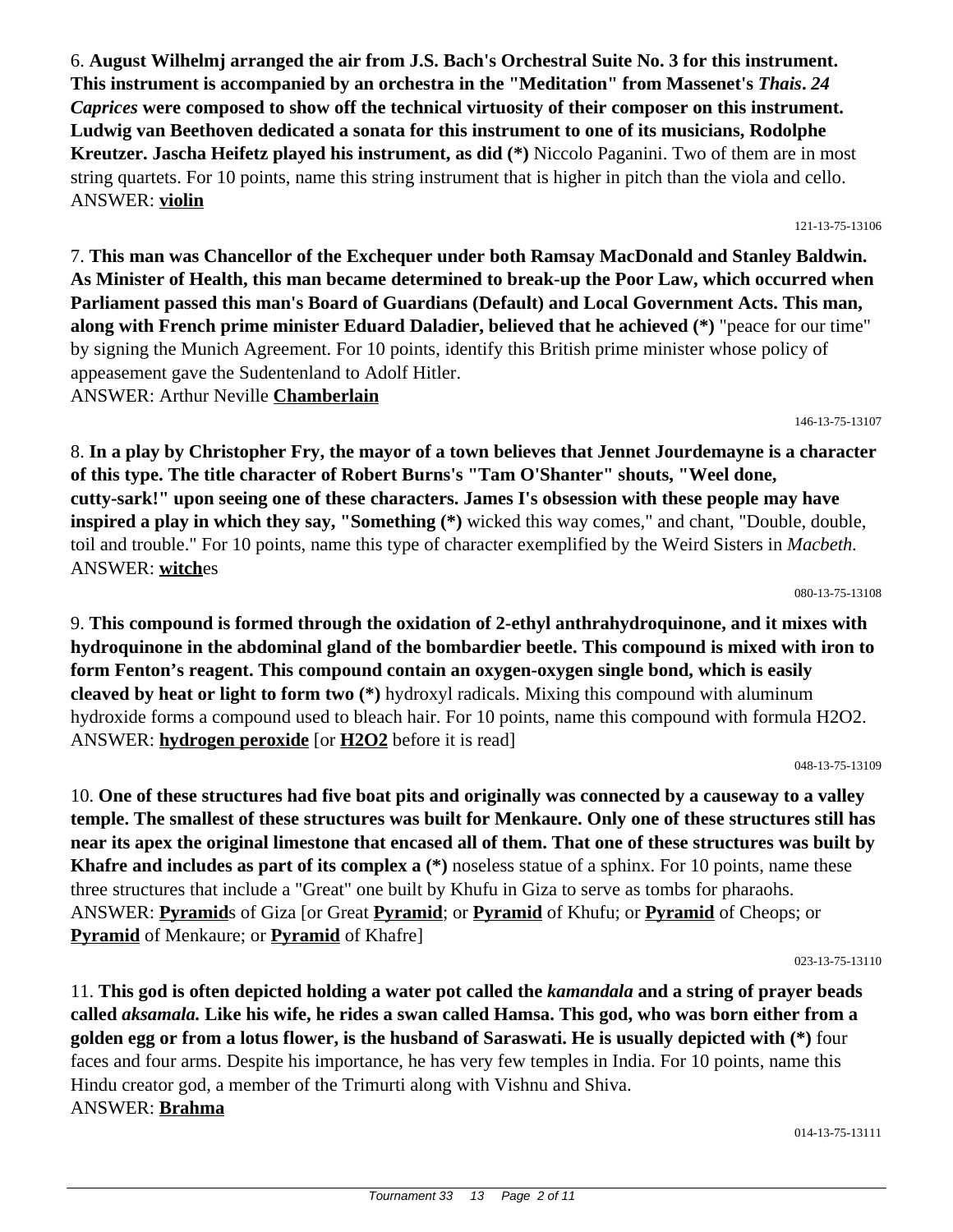12. **This politician was criticized for naming supporter Tommy Cofield to the state university Board of Regents and replacing philanthropist Darla Moore. This current governor defeated Andre Bauer in a 2010 primary and Vincent Sheheen in the general election. In 2011, a proposed factory in this woman's state to produce (\*)** Dreamliners was blocked by a National Labor Relations Board complaint, leading her to defend Boeing's decision to relocate operations from Washington to her state. She succeeded the scandal-plagued Mark Sanford. For 10 points, identify this current governor of South Carolina.

ANSWER: Nikki **Haley**

13. **In this novel, a man with a skin disease abuses his dog but is despondent when it runs away. The main character of this novel is asked by Raymond Sintes to write a letter to his ex-mistress in hopes of luring her back to punish her. Its main character has a relationship with Marie, and is prosecuted not so much for (\*)** killing an Arab on the beach as for not showing emotion upon the death of his mother. For 10 points, name this novel about Meursault, a work by Albert Camus (al-BAIR kah-MOO). ANSWER: *The Stranger* [or *L'Etranger*]

030-13-75-13113

14. **The luminosities of two types of these entities are described by the Faber-Jackson and Tully-Fisher relations. The variable surface brightness of one type of these entities was described by Gerard de Vaucoleurs, who also modified a system for classifying them resembling a tuning fork developed by Edwin (\*)** Hubble. That sequence places lenticular ones at the intersection of the prongs. For 10 points, name these large systems of stars and dust that come in irregular, elliptical, and spiral varieties, and include the Milky Way. ANSWER: **galaxies**

014-13-75-13114

15. **Thomas Edison's studio produced a film showing this action being performed in the play** *The Widow Jones.* **Giotto painted a fresco for the Scrovegni Chapel of a yellow cloaked man performing this action with a haloed figure. An abstract, geometrically simple depiction of this action was sculpted by (\*)** Constantin Brancusi. Gustav Klimt used gold leaf on the cloak of a man performing this action in one of his paintings, which is also seen in Alfred Eisenstaedt's photograph of a sailor and a nurse in Times Square on V-J Day. For 10 points, name this display of affection. ANSWER: **kiss** [or word forms]

121-13-75-13115

16. **This ruler freed his sister Joan by agreeing with Tancred of Lecce to the Treaty of Messina. This man was believed to be responsible for ordering Conrad of Montferrat's murder because of this man's support for Guy de Lusignan. This man was killed by an arrow shot during a siege of the castle of Chalus. Henry VI and Leopold V kept this man (\*)** prisoner after he returned to Europe from the Third Crusade. For 10 points, name this brother of John Lackland and king of England whose courage earned him his nickname.

ANSWER: **Richard the Lionheart**ed [or **Richard I**; or **Richard Coeur de Lion**; prompt on **Richard**] 023-13-75-13116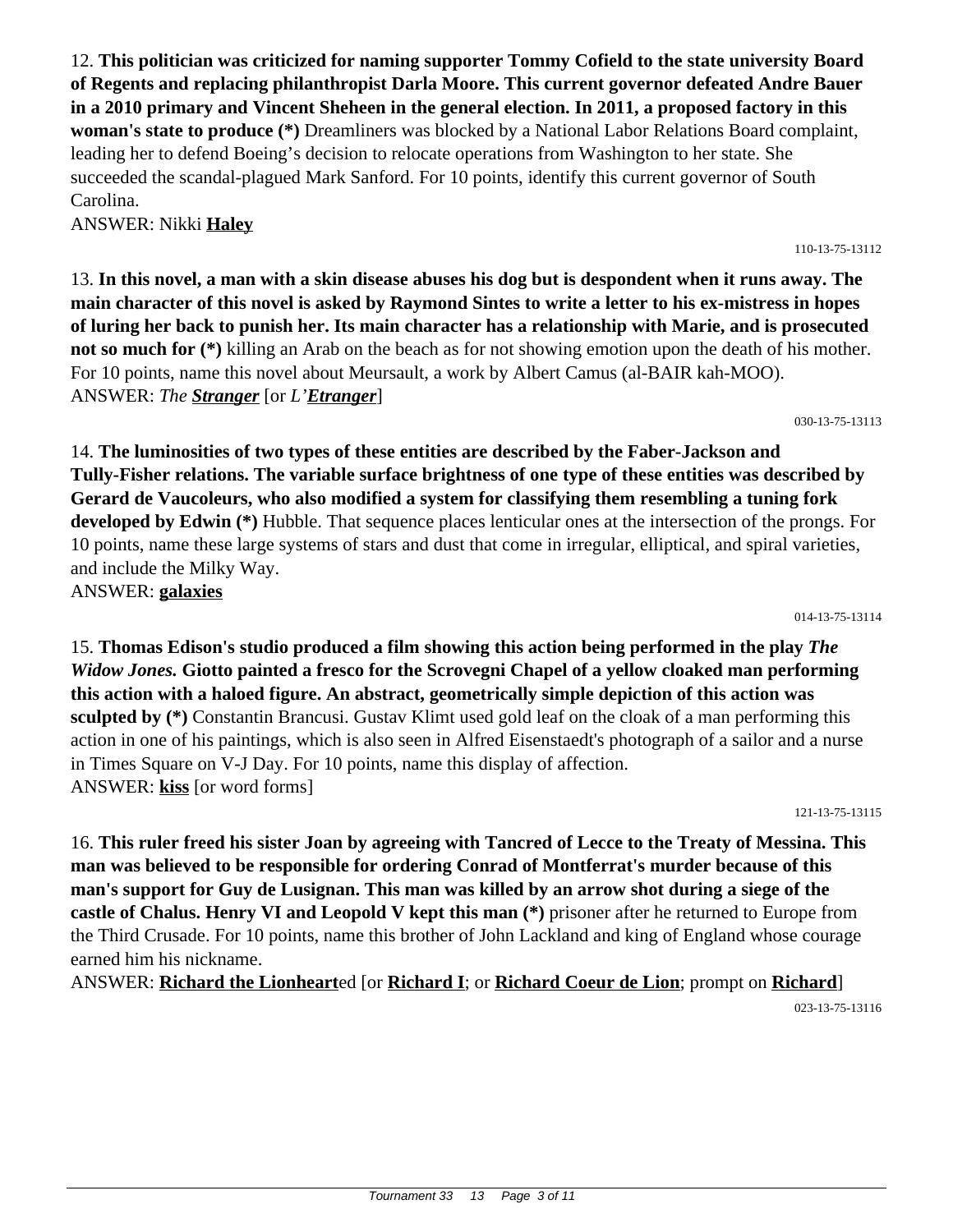17. **In one painting by this man, a woman in a black dress and a red shawl points down at the sand where this artist's name has been drawn. That woman, the duchess of Alba, is supposedly the model for a later pair of paintings done by him, one where she is clothed and one nude. A line of French soldiers takes (\*)** aim at a man with outstretched arms wearing a white shirt in another painting by this man, who painted a series of gloomy pieces directly onto the walls of "The House of the Deaf Man." For 10 points, name this Spanish artist of *The Third of May, 1808* and the Black Paintings. ANSWER: Francisco José de **Goya** y Lucientes

18. **During this war, one politician received the nickname "spotty" because of his offering the spot resolutions against this war. The treaty ending this war was negotiated by Nicholas Trist. During this war, one commander was forced to flee without his artificial leg during the Battle of Cerro Gordo. This war saw a large-scale amphibious assault to take the city of (\*)** Veracruz by Winfield Scott. This

war was ended by the Treaty of Guadalupe Hidalgo. For 10 points, name this war fought during the Polk presidency against a southern neighbor. ANSWER: **Mexican**-American War

023-13-75-13118

195-13-75-13117

19. **One protein found in this organelle is mutated in Hutchinson-Gilford progeria, and spaces in this organelle can be occupied by paraspeckles. Transport into and out of this structure requires the activation of Ran-GTP, and occurs through pore complexes. This organelle contains a small, (\*)** dark-staining body that is the site of ribosome production, and most space in it is taken up by chromatin. For 10 points, name this organelle that contains a cell's DNA. ANSWER: **nucleus**

048-13-75-13119

20. **This man wrote about Ozzie Freedman in his collection** *Goodbye, Columbus.* **Eve Frame seeks revenge against Iron Rinn in this man's** *I Married a Communist.* **In a different novel, this man wrote about Nathan's realization that Coleman Silk is actually an African American who only pretended to be white. This author of** *The (\*) Human Stain* also wrote a work in which the title character has a relationship with a woman nicknamed "The Monkey." For 10 points, name this Jewish author of *Portnoy's Complaint.*

ANSWER: Philip Milton **Roth**

149-13-75-13120

21. **One king threatened to abdicate rather than allow this man's government to be replaced by another led by Charles James Fox. Quebec was split into Upper and Lower Canada under his government. Following the collapse of the Peace of Amiens, this man created an alliance with Austria, Russia, and Sweden to fight against France in one war. This man organized the (\*)** Third Coalition to fight against Napoleon. For 10 points, name this British prime minister during the early nineteenth century whose father was also a prime minister.

ANSWER: William **Pitt the Younger** [or William **Pitt II**; or obvious equivalents suggesting he is the younger Pitt; prompt on **Pitt**]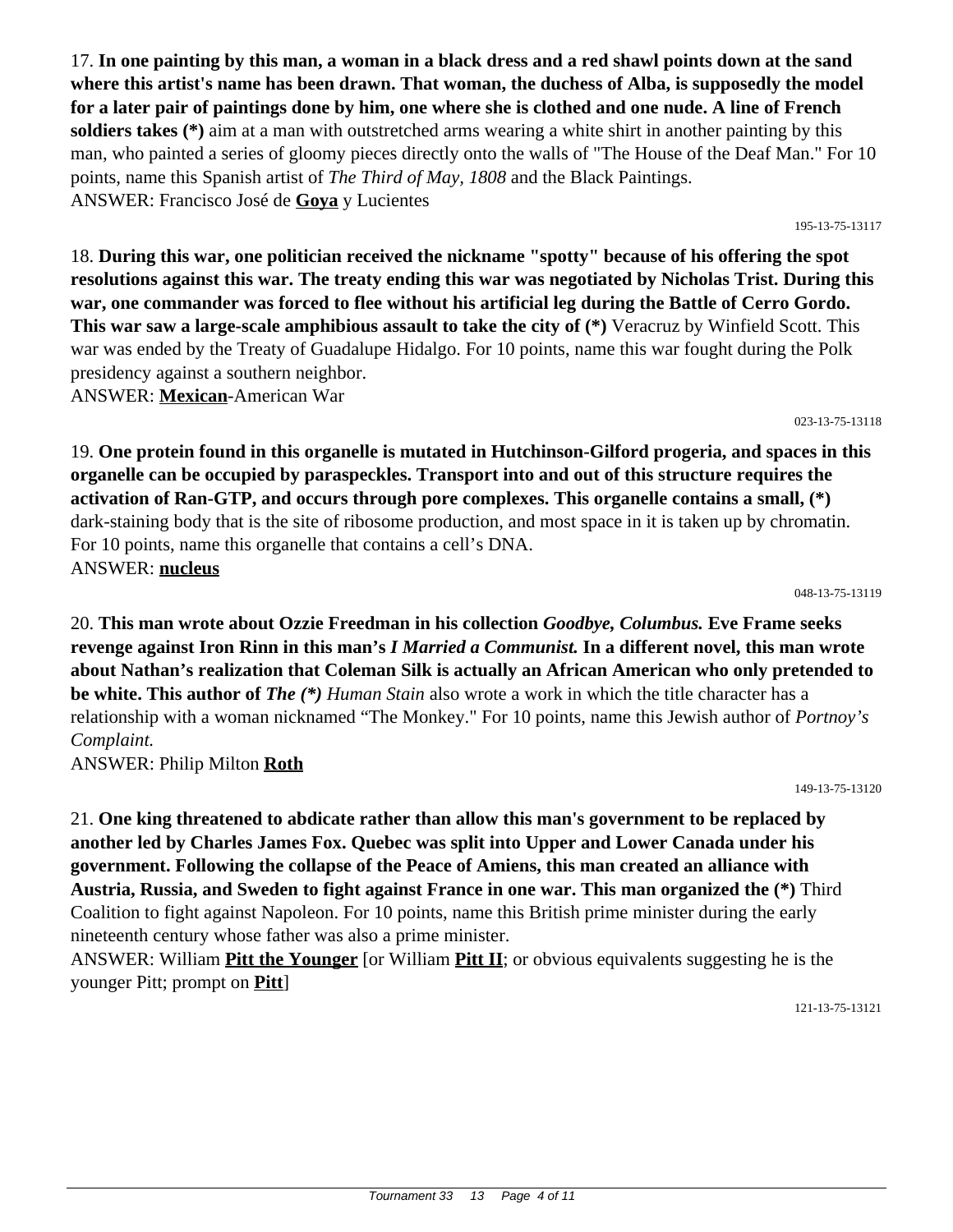22. **Integrating density times quantity position minus this thing, end quantity, with respect to volume, is equal to zero. For an arbitrary 2D shape, this can be found by dropping two plumb lines from different edges and seeing where they intersect. For a many body system, it is equal to the sum of each mass times its (\*)** position all over the total mass. High jumpers performing the Fosbury Flop do so by having this point cross under the bar while they soar over. For 10 points, name this point where an object can be balanced.

ANSWER: **center of mass** [or **barycenter**]

201-13-75-13122

23. **This man described "elephints a-pilin' teak in the sludgy, squdgy creek" on the road to the title city in one poem. In addition to "Mandalay," he wrote a poem featuring a conversation between the Colour-Sergeant and Files-on-Parade regarding the hanging of the title character, and a poem about a water carrier whom the narrator states is "a better man than I am." Those poems are "Danny (\*)** Deever" and "Gunga Din," and he also wrote a poem concluding, "You'll be a man, my son!" For 10 points, name this British imperialist poet of "If--" and *The Jungle Books*. ANSWER: Joseph Rudyard **Kipling**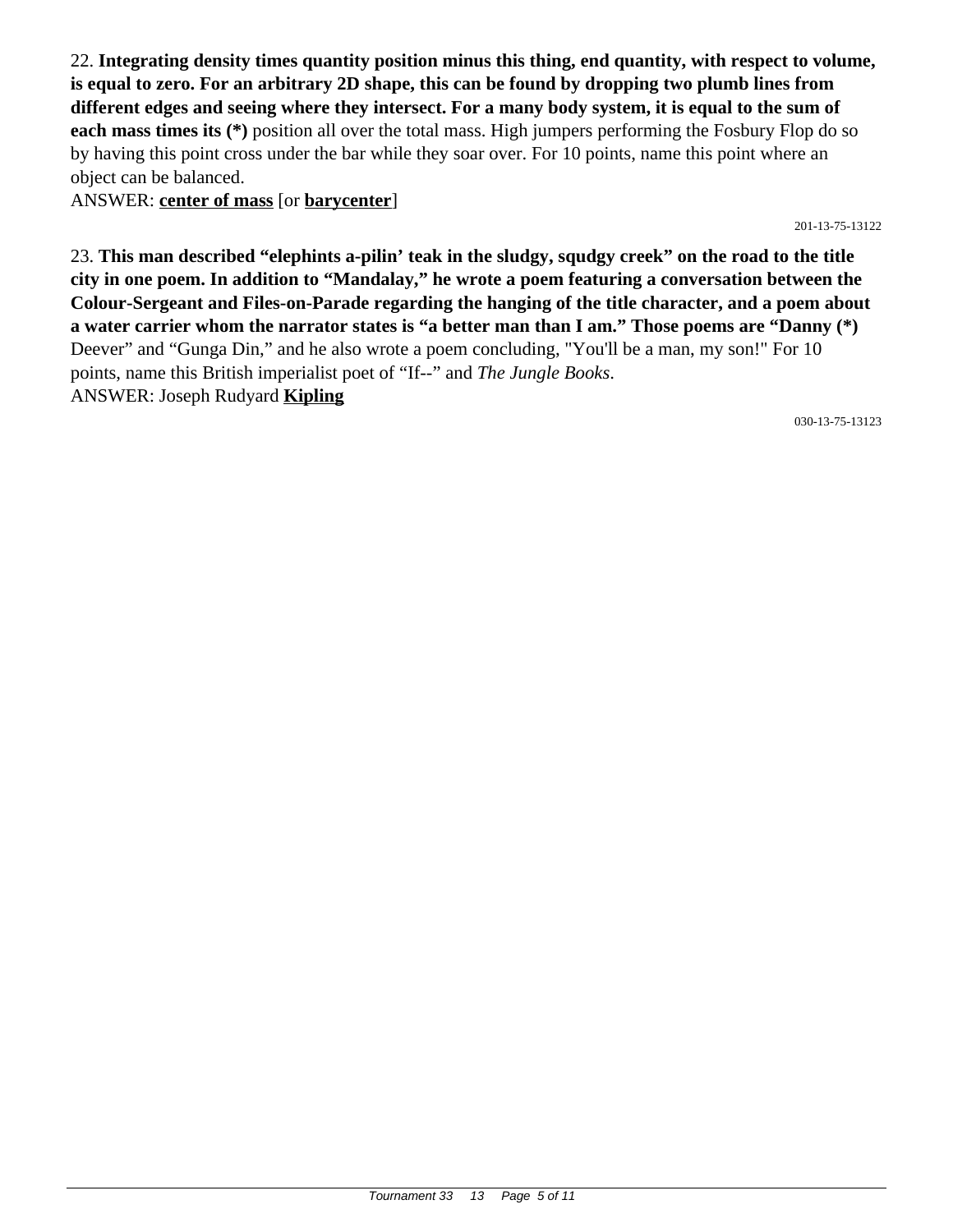

1. Name these languages spoken by Jews, for 10 points each.

[10] Along with Arabic, the modern form of this language is an official language of Israel. The ancient form of this language was used to write the Torah.

# ANSWER: **Hebrew**

[10] Most speakers of the modern Jewish form of this language live in Israel, where it is gradually going extinct. This was the language used to write the Talmud and is considered to be the language spoken by Jesus.

# ANSWER: **Aramaic**

[10] This other nearly extinct language is a mix of archaic Spanish and some Hebrew. It was maintained by the exiled Sephardic Jews and is often called Judeo-Spanish.

# ANSWER: **Ladino**

015-13-75-13201

2. The Indian mathematician Bhaskara published a proof of this statement consisting of a square with a smaller, tilted square inside it and the single word, "Behold!" For 10 points each:

[10] Name this theorem that relates the side lengths of right triangles, often written as a squared plus b squared equals c squared.

# ANSWER: **Pythagorean** theorem

[10] A namesake trigonometric function is used in this generalization of the Pythagorean theorem to any triangle.

ANSWER: **law of cosines** [do not accept "law of sines"]

[10] In a right triangle, the midpoint of the hypotenuse is also this point, the intersection of the perpendicular bisectors.

# ANSWER: **circumcenter** [or **center** of the **circumcircle**]

174-13-75-13202

3. Jack Ketch bungled this man's execution, having to hit him with the axe five times before he finally died. For 10 points each:

[10] Name this illegitimate son of Charles II, a Protestant who led a rebellion against the Catholic James II in 1685.

# ANSWER: Duke of **Monmouth** [or James **Scott**]

[10] James II and Charles II were both members of this royal house of England. This house ruled Scotland before taking over England with the accession of James I.

# ANSWER: House of **Stuart**

[10] The Duke of Monmouth fought in two of England's wars against this country in the seventeenth century. This wealthy European state established the world's first stock-exchange and gained independence from Spain in the Eighty Years' War.

ANSWER: Kingdom of the **Netherlands** [or Koninkrijk der **Nederland**en]

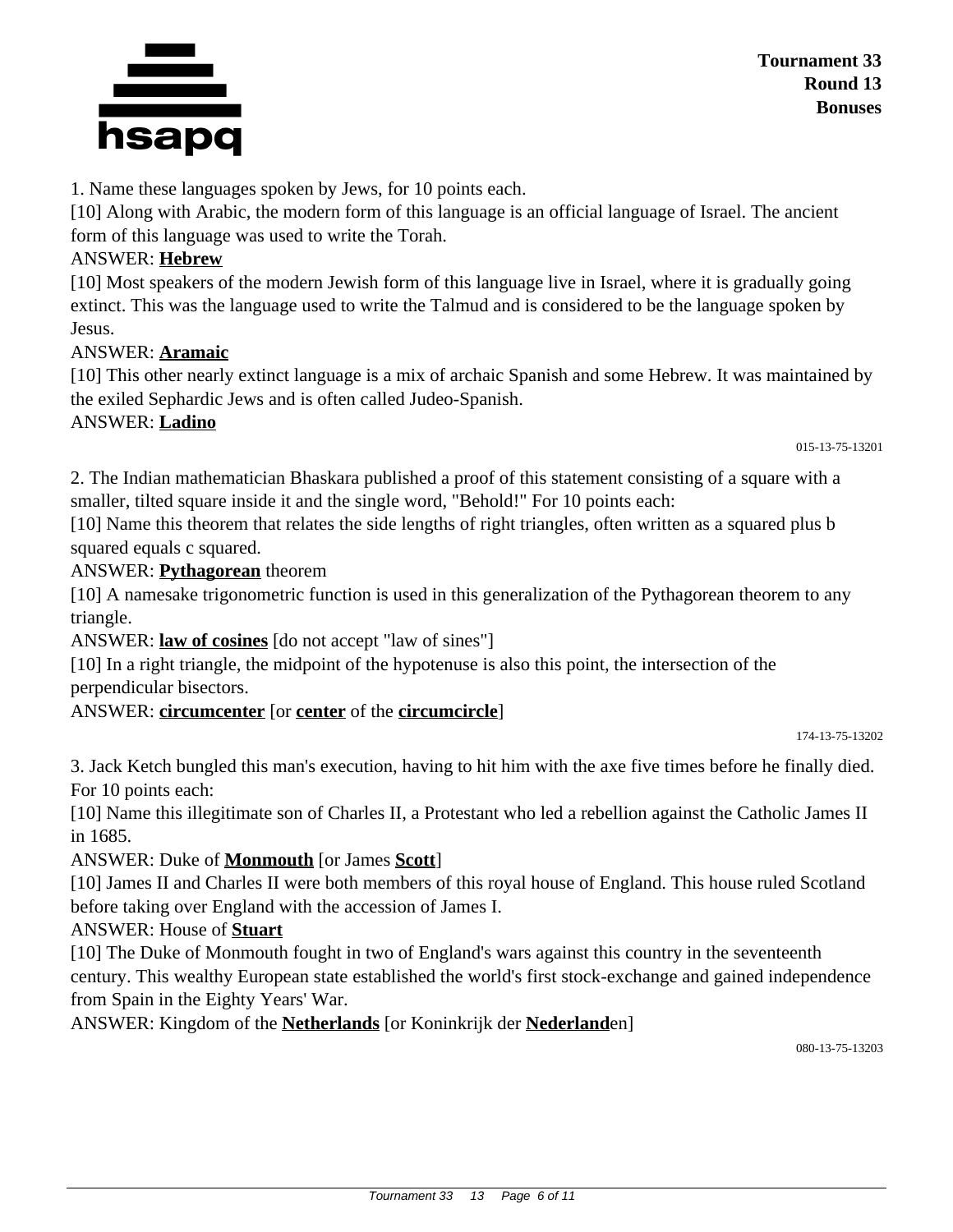4. This character befriends Newman Noggs, the clerk of his cruel uncle Ralph, after his father's death leaves him penniless. For 10 points each:

[10] Name this boy who joins the Crummles' acting troupe after working for the one-eyed tyrannical schoolmaster Wackford Squeers.

ANSWER: **Nicholas** Nickleby [or Nicholas **Nickleby**]

[10] *Nicholas Nickleby* is by this Victorian who was paid by the installment to write critical novels such as *Oliver Twist* in serial magazines.

# ANSWER: Charles **Dickens**

[10] In Dickens's *A Christmas Carol*, this sick child of Bob Cratchit is shown to Scrooge by the Ghost of Christmas Present. He often says, "God bless us, every one!"

ANSWER: "Tiny **Tim**" Cratchit [or **Tim**othy Cratchit]

```
104-13-75-13204
```
5. This philosopher argued that substances can only undergo change if their "potentiality" becomes an "actuality" in his *Physics.* For 10 points each:

[10] Name this student of Plato who founded the Lyceum in ancient Greece and tutored Alexander the Great.

# ANSWER: **Aristotle** of Stagira [or **Aristoteles**]

[10] This type of simple argument, with two premises and a conclusion, underlie Aristotle's logic. One example is "All men are mortal. Socrates is a man. Therefore, Socrates is mortal."

# ANSWER: **syllogism**s

[10] Aristotle believed that everything has one of these end goals or purposes. The study of these things names a design-based argument for God's existence.

ANSWER: **telos** [or **teleology**; or **final cause**s; or **teleological** reason/argument]

6. For 10 points each, name these players who were on the ballot for the 2013 Baseball Hall of Fame election.

[10] The leading vote-getter was this Houston Astros catcher and second baseman; his 68.2 percent was not enough to gain entry.

# ANSWER: Craig Alan **Biggio**

[10] This two-time MVP outfielder for the Braves, who later played for the Rockies, failed to gain election on his fifteenth ballot.

# ANSWER: Dale Bryan **Murphy**

[10] This starting pitcher's 148-112 record, largely for the Red Sox, Rangers and Mariners, earned him a single vote.

ANSWER: Aaron Helmer **Sele**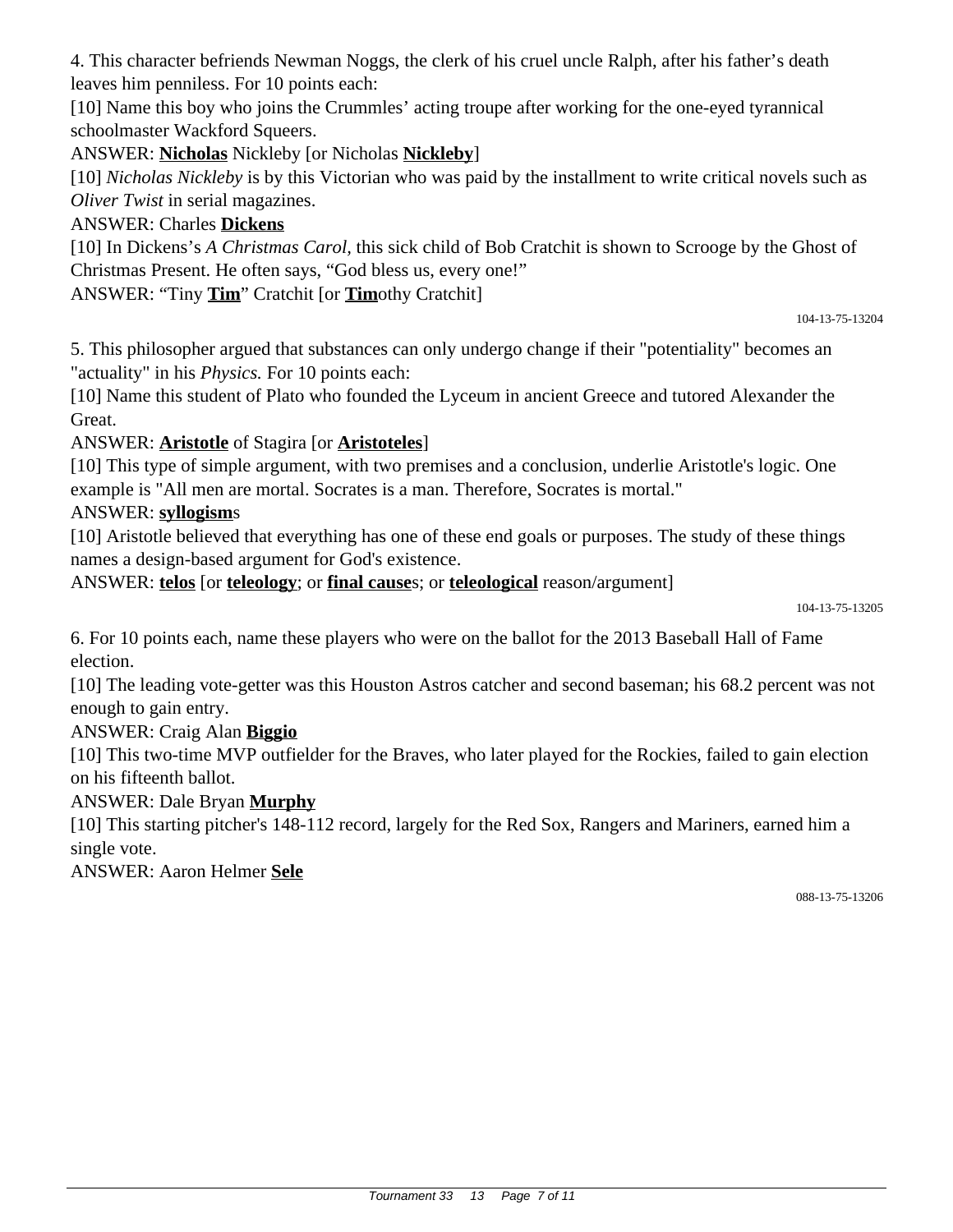7. Though named as if it were one of these instruments, the cor anglais actually belongs to the oboe family. For 10 points each:

[10] Name this type of instrument that has either three or four valves, a flared bell, and a bunch of tubing wrapped into a coil.

ANSWER: French **horn** [or **corno**]

[10] The horn and trombone are members of this grouping of instruments that produce sounds when the players vibrate their lips. They are named for the material they are made of.

ANSWER: **brass** instruments

[10] This valveless kind of horn plays an off-stage solo in Mahler's Third Symphony. Mail coaches used to announce their arrival by playing it.

ANSWER: **post** horn [prompt on **coach** horn]

020-13-75-13207

8. This country agreed to form a new government under the 1992 Peshawar Accord. For 10 points each: [10] Name this country where ten years of fighting by the mujahideen led to Soviet withdrawal in 1989. ANSWER: Islamic Republic of **Afghanistan**

[10] This group emerged in 1994 as a powerful force in Afghanistan, and its leader Mohammed Omar led Afghanistan from 1996 until 2001.

# ANSWER: **Taliban**

[10] In 2004, this man became president following the first election in Afghanistan, a position he still holds following his reelection in 2009.

# ANSWER: Hamid **Karzai**

023-13-75-13208

9. In one of this man's plays, a girl cannot study because moonlight is "terrible." For 10 points each: [10] Name this author who wrote about several people who die in the collapse of a road bridge in *The Bridge of San Luis Ray.*

ANSWER: Thornton **Wilder** [or Thornton Niven **Wilder**]

[10] Thornton Wilder also wrote this play in which Simon Stimson, the choir organist, hangs himself. Uncle Luke's farm is taken over by George Gibbs in this play.

# ANSWER: *Our Town*

[10] *Our Town* is set in this fictional community.

# ANSWER: **Grover's Corners**

149-13-75-13209

10. Answer these questions about medieval peasants, for 10 points each.

[10] Peasants were at the bottom of this system medieval society, which consisted of a chain of lords and their vassals.

# ANSWER: **feudal** system [or **feudal**ism]

[10] In the feudal system, peasants and knights served their lords in a household known by this name.

# ANSWER: **manor**

[10] Some peasants had the misfortune of working this portion of the manor, which was managed by the lord personally and not held by tenants.

#### ANSWER: **demesne**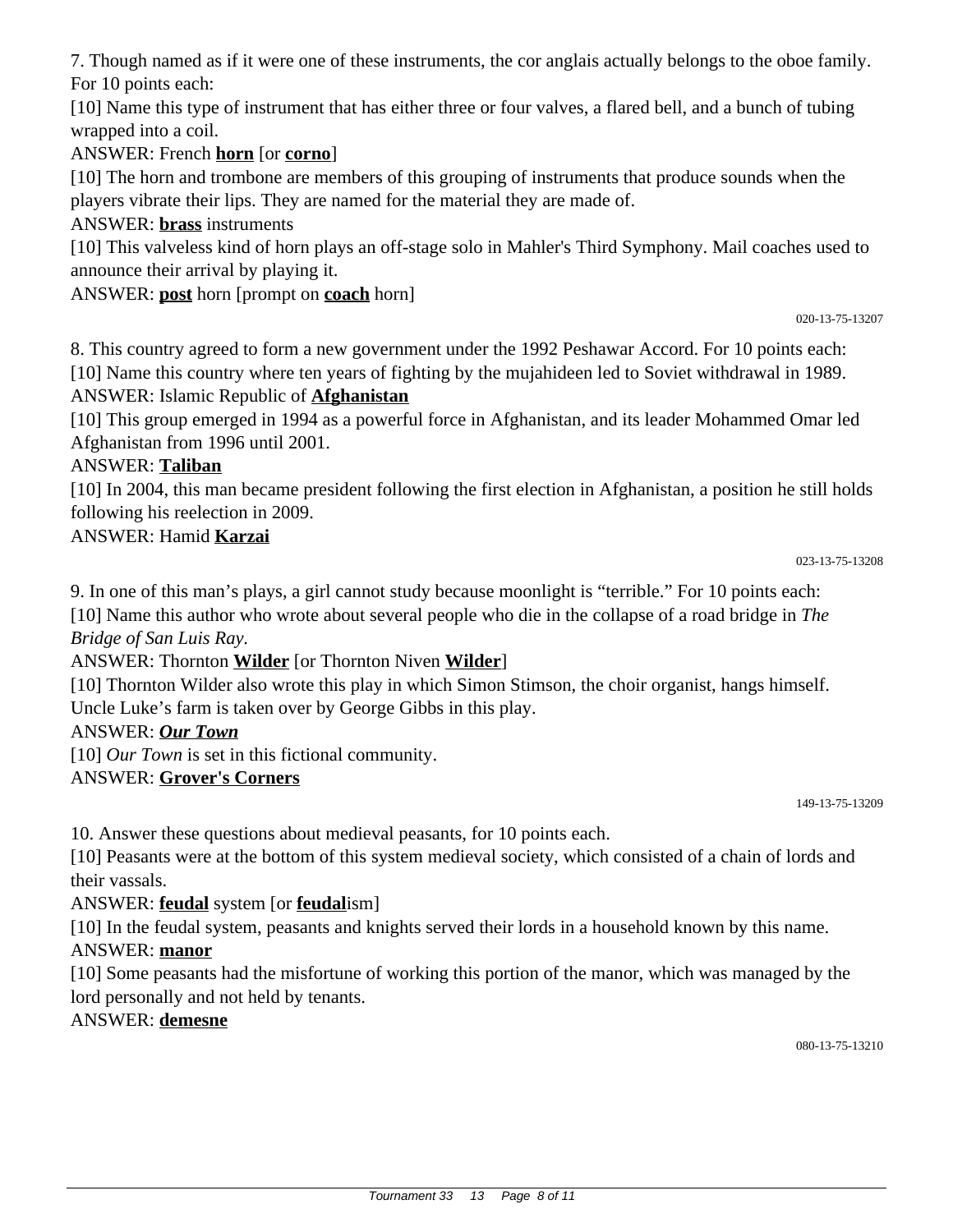11. For 10 points each, answer these questions about big prizes in the sciences.

[10] This Scandinavian began offering yearly prizes in the sciences after being horrified with his own invention of dynamite.

# ANSWER: Alfred **Nobel**

[10] This navigational quantity was very difficult to calculate at sea until John Harrison's H4 reference clock made it much easier. Harrison netted 20,000 of the Royal Society's pounds for his trouble.

## ANSWER: **longitude**

[10] The Clay Mathematics Institute has offered a one million dollar prize for solving any of its Millenium Prize Problems, which include proving, or disproving, this hypothesis about the location of the zeroes of a zeta function on the complex plane.

### ANSWER: **Riemann** hypothesis

104-13-75-13211

12. In one scene of this novel, dialogue alternates between Rodolphe Boulanger wooing the title character and a speaker giving a lecture on fertilizer production. For 10 points each:

[10] Name this novel in which Emma has affairs with Léon and Rodolphe to escape the boredom of her life with her doctor husband.

### ANSWER: *Madame Bovary*

[10] This French author wrote *Madame Bovary*. He explained his approach to style as "like God in the universe, present everywhere and visible nowhere."

### ANSWER: Gustave **Flaubert**

[10] This man is the husband of Emma Bovary. After Emma dies, he discovers her love letters from other men and dies himself quickly thereafter.

ANSWER: **Charles** Bovary [prompt on **Bovary**]

121-13-75-13212

13. This hero killed the Hydra and cleaned the filthy Augean stables. For 10 points each:

[10] Name this super-strong Greek hero who performed 12 impressive labors.

# ANSWER: **Heracles** [or **Hercules**]

[10] Another of Heracles' labors was to capture the belt of Hippolyta, a queen of this people.

#### ANSWER: the **Amazons**

[10] For his third labor, Heracles had to capture one of these animals sacred to Artemis. Heracles received forgiveness from the goddess and let it go after bringing it in.

ANSWER: a **hind** [or the Ceryneian **hind**; or a **deer**]

080-13-75-13213

14. Techniques in this art form include the *grand jeté*, in which a performer's chest remains at the same height while they use their legs to leap forward and do a mid-air split. For 10 points each:

[10] Name this form of dance performed in Adolphe Adam's *Giselle* and Tchaikovsky's *The Nutcracker*. ANSWER: **ballet**

[10] When doing one of these turns on one foot, ballet dancers look at a "spot" and whip their head around to find it again.

#### ANSWER: **pirouette**s

[10] In this ballet pose, a dancer stands en pointe with one leg and extends the other straight backwards. ANSWER: **arabesque**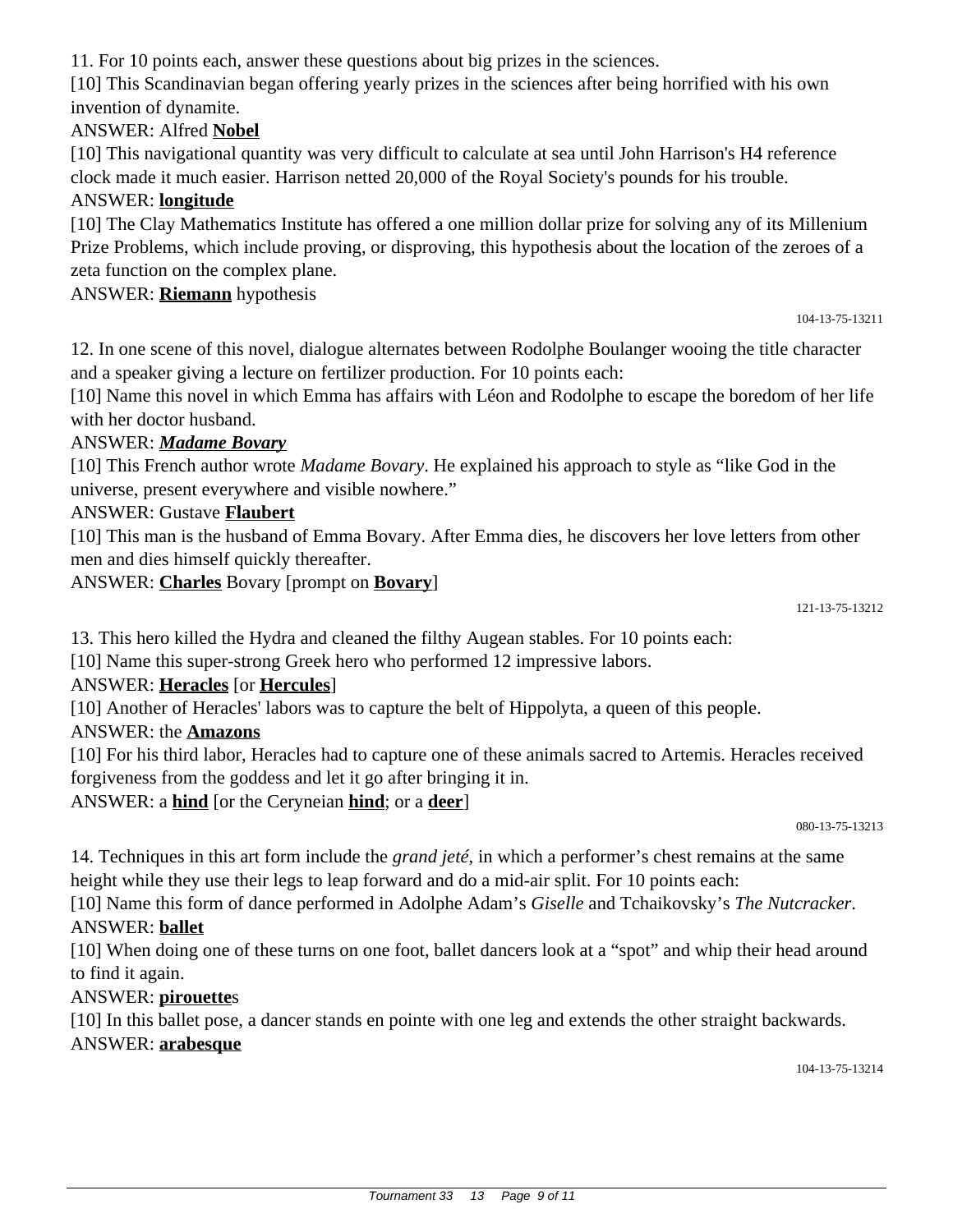15. For 10 points each, answer the following about the literature of Louisiana.

[10] This New Orleans resident wrote about the complex relationship between Edna Pontellier and Robert Lebrun in her novel *The Awakening.*

# ANSWER: Kate **Chopin** [or Katherine **O'Flaherty**]

[10] This Tennessee Williams play is set in New Orleans and features Blanche DuBois, the former mistress of Belle Reve plantation who lost her teaching job because of an affair with a student.

# ANSWER: *A Streetcar Named Desire*

[10] This novel is set in New Orleans and was published after its author John Kennedy Toole's suicide. It features the character of Ignatius J. Reilly, an employee at Levy Pants who leads the "Crusade for Moorish Dignity."

# ANSWER: *A Confederacy of Dunces*

030-13-75-13215

16. The Cosmic Microwave Background Radiation provides evidence for this theory, which emerged as an alternative to the steady state theory. For 10 points each:

[10] Name this theory which states that the universe was created from a singularity about 13.75 billion years ago in a namesake event.

# ANSWER: the **Big Bang**

[10] The Big Bang was followed by this phenomenon that saw a huge, rapid expansion in the size of the universe. It was proposed by Alan Guth.

# ANSWER: cosmic **inflation**

[10] Inflation was followed by this phenomenon, in which of the currently existing matter was created as protons and neutrons combined for the first time. In general, this phenomenon is the process of creating heavier elements from lighter ones and should not be confused with fusion.

ANSWER: Big Bang **Nucleosynthesis** [or primordial **nucleosynthesis**, prompt on **BBN**]

187-13-75-13216

17. This artist painted the black Joe Gans brawling with a white boxer in *Both Members of this Club*. For 10 points each:

[10] Name this student of Robert Henri, who also painted boxing in *Stag at Sharkey's*.

ANSWER: George **Bellows**

[10] Bellows belonged to this school of art along with John Sloan and George Luks. It grew out of The Eight and created many paintings of low-income areas of New York.

ANSWER: the **Ashcan** School

[10] This other student of Robert Henri also used urban settings for paintings like *Nighthawks*.

# ANSWER: Edward **Hopper**

080-13-75-13217

18. Answer the following about literary works that impacted American history, for 10 points each. [10] Although it is untrue that Theodore Roosevelt was deeply revolted by reading this Upton Sinclair novel, it is true that its expose of the meatpacking industry contributed to the passage of the Meat Inspection and Pure Food and Drug Acts.

# ANSWER: *The Jungle*

[10] In *Grove Press, Inc. v Gerstein*, the Supreme Court reversed its ruling that this Henry Miller novel was too obscene to be published in the United States.

# ANSWER: *Tropic of Cancer*

[10] This D.W. Griffith film, based on Thomas Dixon's novel *The Clansman*, galvanized the second era of the Ku Klux Klan soon after its 1915 release.

ANSWER: *The Birth of a Nation*